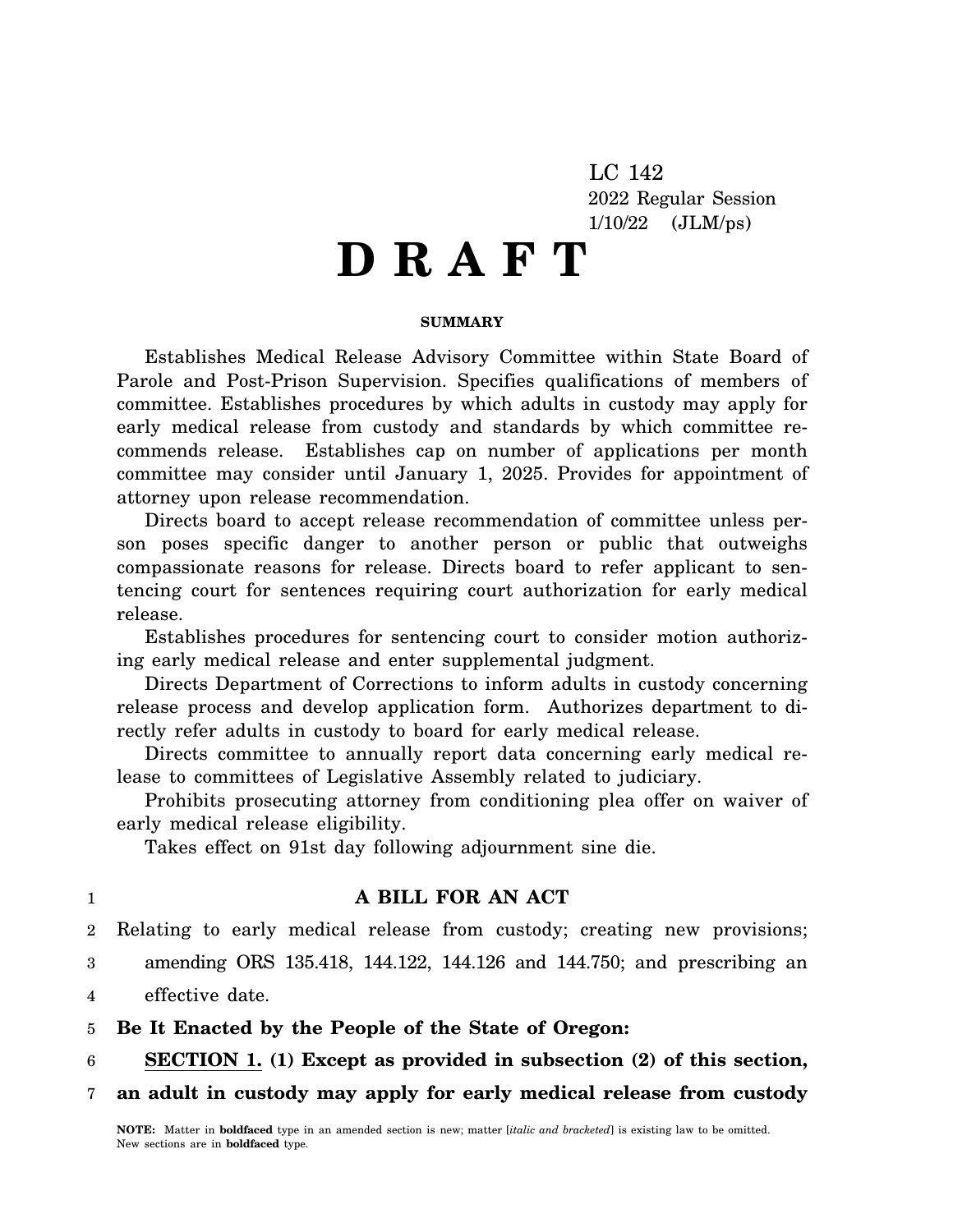1 **under sections 1 to 7 of this 2022 Act.**

2 3 4 5 6 7 8 9 10 **(2) An adult in custody who is serving a sentence required by ORS 137.635, 137.690, 137.700, 137.707, 164.061, 475.907, 475.925, 475.930 or 813.011, or serving a sentence of life imprisonment without the possibility of release or parole under ORS 138.052 or 163.150, is not eligible to apply for early medical release under sections 1 to 7 of this 2022 Act. (3) As used in sections 1 to 7 of this 2022 Act, "adult in custody" means a person who is committed to the legal and physical custody of the Department of Corrections by a sentencing court under ORS 137.124 or 137.707.**

11 12 13 **SECTION 2. (1) There is established, within the State Board of Parole and Post-Prison Supervision, the Medical Release Advisory Committee.**

14 15 16 17 18 19 20 **(2)(a) The Governor shall appoint at least seven and up to 13 members of the committee. Committee members are appointed to four-year terms, but serve at the pleasure of the Governor. If the number of committee members falls below seven for any cause, the Governor shall make an appointment to become immediately effective for the unexpired term. A person who has served as a committee member is eligible for reappointment.**

21 22 23 24 25 26 27 28 29 30 **(b) The committee members shall consist of licensed physicians, physician assistants, nurse practitioners and nurses. At least one committee member must be a licensed and board-certified physician, and at least four committee members must be involved in direct patient care. The committee members may not be employees or contractors of the Department of Corrections or current adults in custody. When making appointments to the committee, the Governor shall strive to appoint members of communities of which the population of adults in custody are a part and members from historically marginalized or underrepresented communities.**

31 **(3) The board shall provide staff support to the committee and shall**

[2]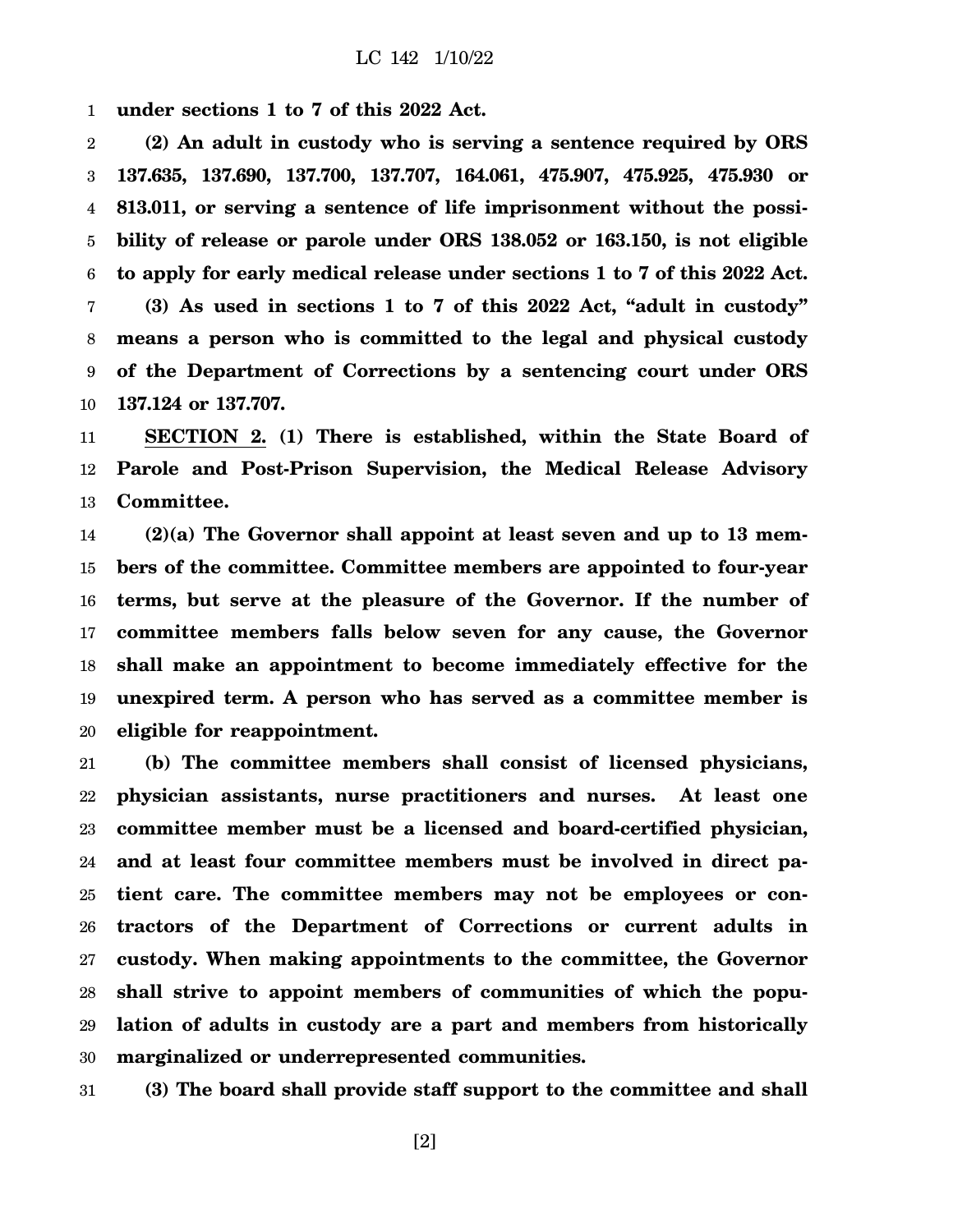1 2 3 4 **compensate committee members for the performance of committee work. A board member may not vote or participate in any deliberations of the committee concerning whether to give recommendation for early medical release under sections 1 to 7 of this 2022 Act.**

5 6 7 **(4) The committee shall elect one of its members to serve as chairperson. A majority of members of the committee constitutes a quorum for the transaction of business.**

8 9 10 11 **(5) The committee shall form at least two panels of at least five members each. At least one panel shall receive and consider regular applications for early medical release and at least one panel shall receive and consider expedited applications for early medical release.**

12 13 14 **(6) The board shall hire at least one release navigator to support the committee and assist persons applying for early medical release as described in section 3 of this 2022 Act.**

15 16 17 18 19 **(7) The committee shall develop an application form for early medical release under sections 1 to 7 of this 2022 Act that is simple and easy to understand. The form must allow the applicant to request expedited review of the application and be made available in multiple languages.**

20 21 **(8)(a) The committee shall adopt rules necessary to carry out the duties of the committee, including but not limited to:**

22 23 **(A) Rules further defining the criteria for early medical release described in section 3 (6) of this 2022 Act.**

24 25 26 **(B) Rules further defining eligibility for reapplying for early medical release after denial at any stage, including what constitutes a substantial change in a medical condition or other circumstances.**

27 28 29 30 31 **(C) Rules establishing which applicants qualify for expedited applications for early medical release under sections 1 to 7 of this 2022 Act. (D) Rules adopted in consultation with the Oregon Health Authority and the Governor concerning applicants who are described in section 3 (6)(c) of this 2022 Act.**

[3]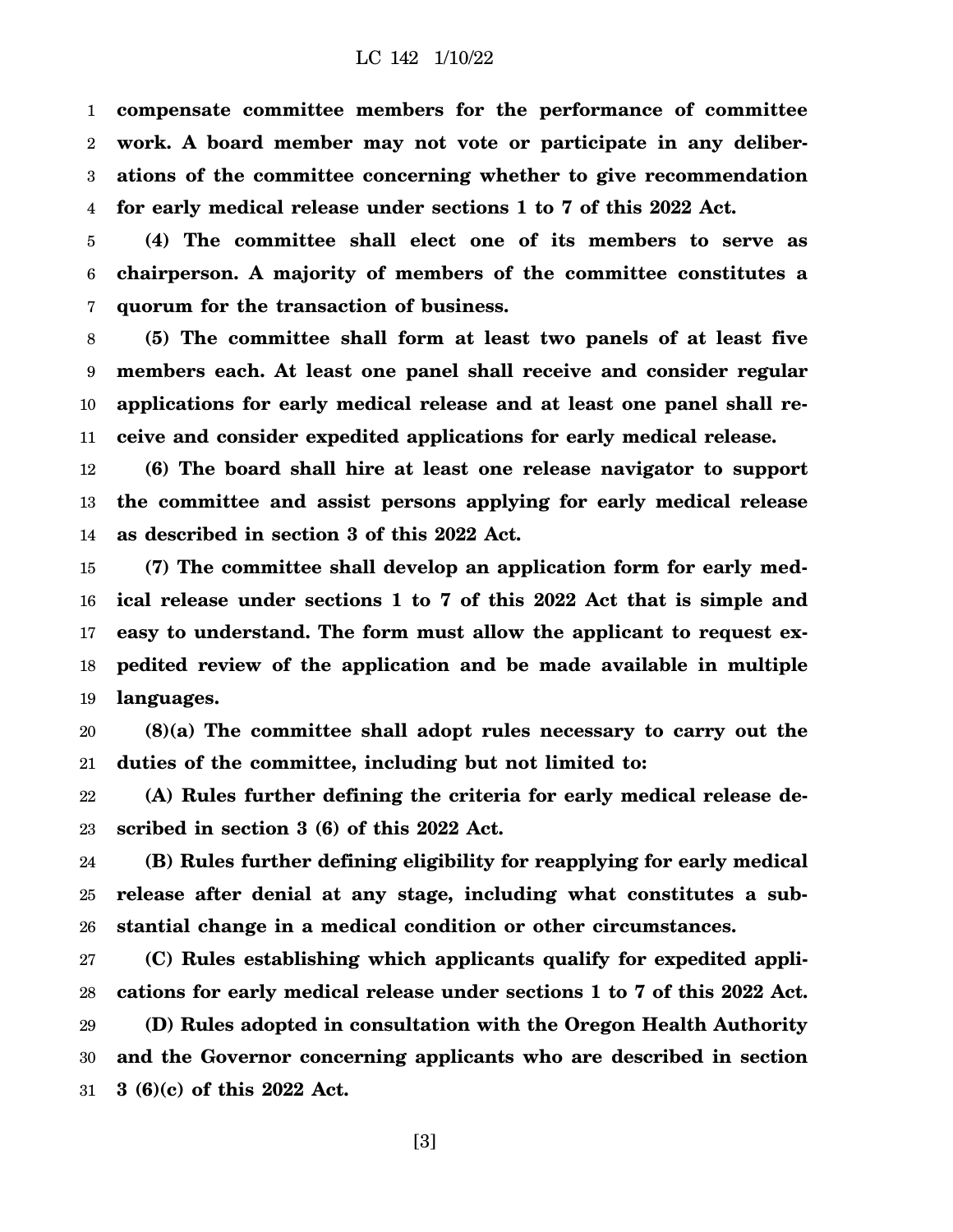1 2 3 **(b) The committee shall annually review the rules adopted under this subsection to ensure that the rules are based on current medical understanding.**

4 5 6 7 **SECTION 3. (1) An adult in custody who is eligible to apply for early medical release from custody under section 1 of this 2022 Act may submit an application for early release to the Medical Release Advisory Committee established under section 2 of this 2022 Act.**

8 9 **(2)(a) After receipt of the application, a panel of the committee shall determine whether the application is complete.**

10 11 12 13 14 **(b) If the application is complete, the panel shall notify the applicant that the application has been accepted and shall forward the application to the full committee for consideration. The notice to the applicant must include the date on which the application was determined to be complete.**

15 16 17 18 **(c) If the application is incomplete, the panel shall promptly notify the applicant concerning what additional information is needed to review the application, including necessary medical records, and allow the applicant an opportunity to provide the additional information.**

19 20 21 **(d) If the panel determines that an applicant is not eligible for early medical release under section 1 of this 2022 Act, the panel shall notify the applicant and cease any further review of the application.**

22 23 24 25 26 **(e) Upon acceptance of an application to be considered by the committee, the committee shall assign a release navigator to assist the applicant with reentry planning and ensuring continuity of care in the community. The release navigator shall assist the applicant with planning for obtaining housing and medical care in the community.**

27 28 29 30 **(3)(a) Except as provided in paragraphs (b) and (c) of this subsection, the committee shall make a recommendation decision on a regular application within 45 calendar days, and a recommendation decision on an expedited application within 14 calendar days.**

31 **(b) The committee may, for good cause, make a decision on an ap-**

[4]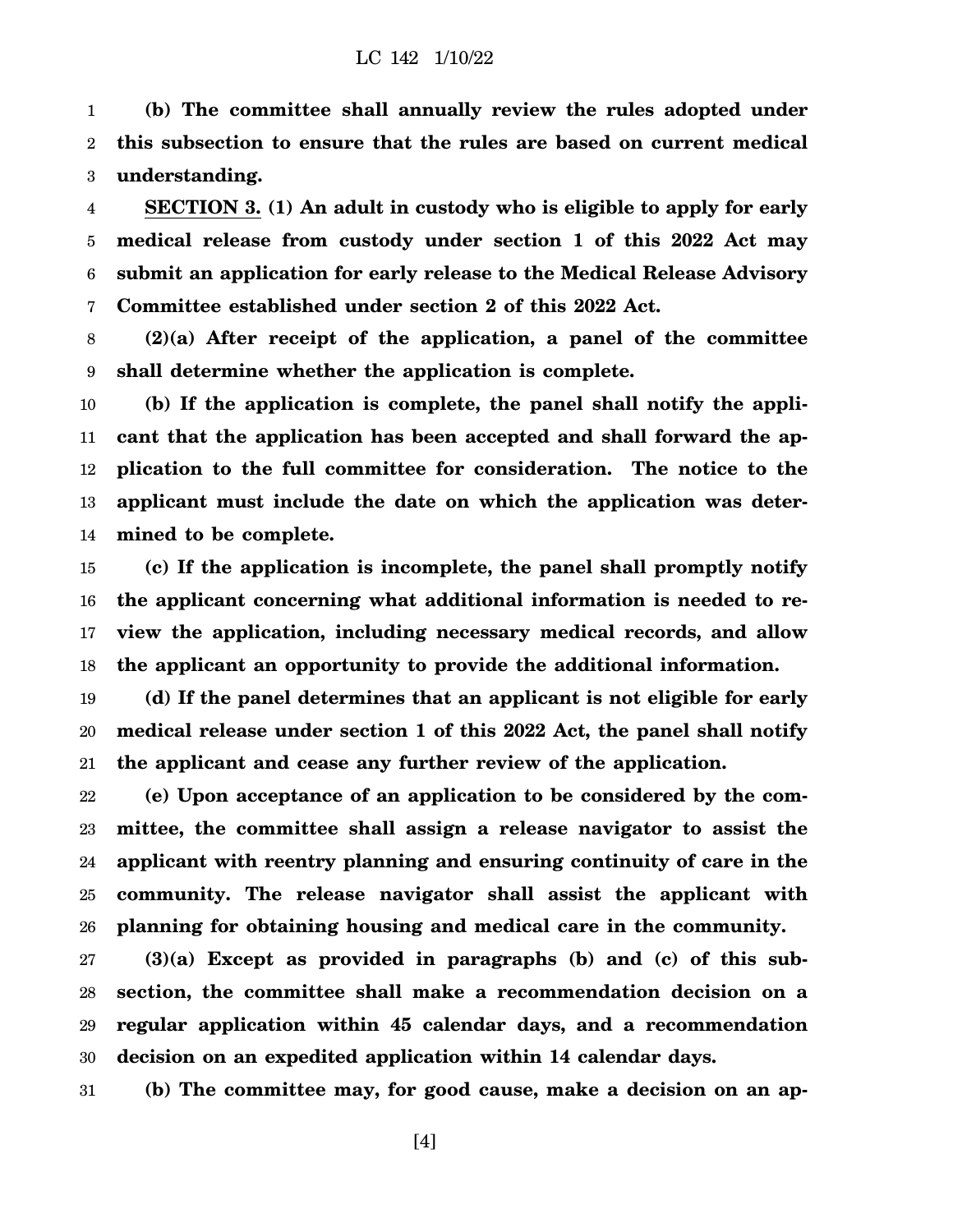1 2 **plication up to 14 days after the time requirements described in paragraph (a) of this subsection.**

3 4 5 6 **(c) Upon the request of an applicant, the time requirements described in paragraph (a) of this subsection are tolled until the applicant subsequently requests that the panel proceed with considering the application.**

7 8 9 10 11 12 13 14 15 16 17 18 **(4)(a) The committee shall review each application to determine whether the applicant meets one or more of the criteria described in subsection (6) of this section. The committee will evaluate the application and the criteria by assessing considerations including, but not limited to, the balance between time the applicant has left to serve, the quality of life living with the medical condition and whether continued care in a custodial setting is no longer appropriate. If the committee determines, by a vote of the majority of the committee, that the applicant meets one or more of the criteria described in subsection (6) of this section, the committee shall recommend early release of the applicant from custody based on medical need and compassion.**

19 20 21 **(b) A committee member may consult with an outside expert or specialist concerning an application under consideration before the panel.**

22 23 24 **(c) The committee shall make a written recommendation decision, including written findings, when recommending or declining to recommend release.**

25 26 27 28 29 30 31 **(d) Each month, the committee shall review no more than five applications to decide whether to recommend early medical release. The committee shall give priority to applications based on the applicant's having a terminal illness with a prognosis of 12 months or less to live, but shall otherwise consider applications in the order in which the panel accepted the applications as complete under subsection (2) of this section.**

[5]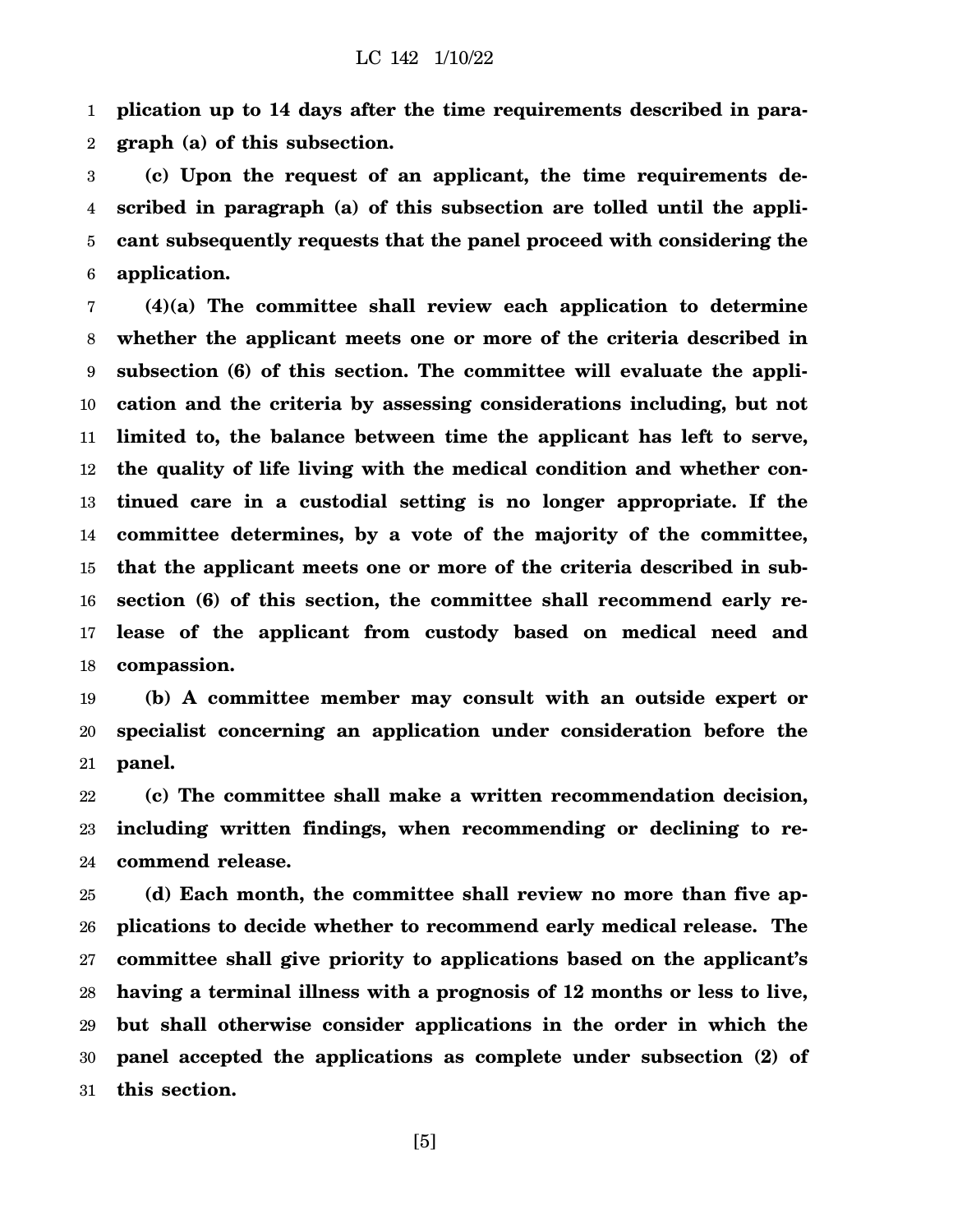1 2 3 4 5 6 7 **(e) The limit on applications considered by the committee described in paragraph (d) of this subsection may be exceeded during any month that a state of emergency has been declared under ORS 401.165 or is ongoing, or a public health emergency has been declared under ORS 433.441 or is ongoing, but the committee shall continue to prioritize the consideration of applications based on the applicant's having a terminal illness with a prognosis of 12 months or less to live.**

8 9 **(5) If committee recommends release under subsection (4) of this section:**

10 11 12 13 14 15 16 17 18 **(a) Pursuant to ORS 151.216 and 151.219, the Public Defense Services Commission shall provide for the representation of financially eligible applicants at all subsequent proceedings, including hearings before the State Board of Parole and Post-Prison Supervision under section 4 of this 2022 Act and before the court on motions for resentencing under section 5 of this 2022 Act. If the commission determines that the applicant is not financially eligible for appointed counsel at state expense, the applicant may request review of the determination as provided in ORS 144.337.**

19 20 21 22 **(b) The release navigator assigned by the committee may coordinate with the Department of Corrections or any other outside agency or organization in order to continue to assist the applicant with reentry planning and ensuring continuity of care in the community.**

23 24 25 **(c) The committee shall submit the application and recommendation to the board for review as provided under section 4 of this 2022 Act.**

26 27 28 **(6) An applicant may be recommended for early medical release if the applicant meets one or more of the following criteria, as further defined in the rules of the committee:**

29 30 **(a) The applicant has a terminal illness with a prognosis of 12 months or less to live;**

31 **(b) The applicant is unable to independently complete the activities**

[6]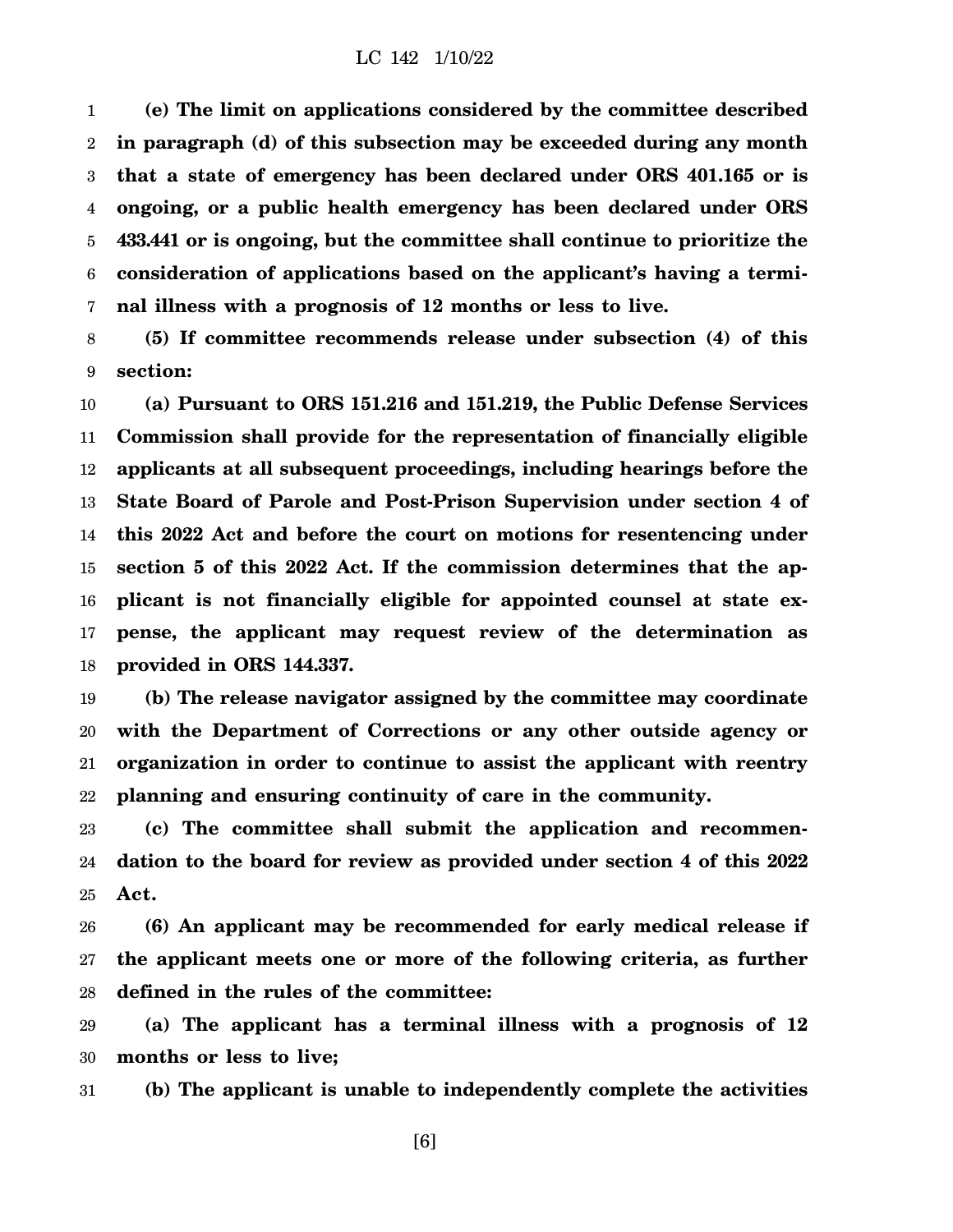1 2 3 **of eating, toileting, grooming, dressing, bathing or physical transfers or is unable to independently move from place to place, even with the use of a mobility device; or**

4 5 6 **(c) The applicant has an underlying condition that places the applicant at increased risk of illness, medical complications or death if the applicant is exposed to disease, and:**

7 **(A) A state of emergency has been declared under ORS 401.165; or**

8 9 10 11 **(B) A public health emergency has been declared under ORS 433.441. (7) If the committee declines to recommend an applicant for early medical release, the applicant may reapply for release provided that the applicant can show that:**

12 13 14 **(a) There has been a substantial change in the medical condition or other circumstances, as defined in rules adopted by the committee, since the previous application; or**

15 16 **(b) New information has been obtained regarding the medical condition or other circumstance since the previous application.**

17 18 19 20 **(8) An early medical release recommendation decision, or a determination under subsection (2) of this section that an applicant is not eligible for early medical release, is not subject to judicial review under ORS 144.335 or 183.480 to 183.497.**

21 22 23 24 25 26 27 28 **SECTION 4. (1) Except as otherwise provided in this section, the State Board of Parole and Post-Prison Supervision shall review recommendations for early medical release of applicants from the Medical Release Advisory Committee under section 3 of this 2022 Act, and direct referrals for early medical release of adults in custody from the Department of Corrections under section 6 of this 2022 Act, to determine whether to accept the recommendation or referral for early medical release as provided in this section.**

29 30 31 **(2)(a) The board shall hold a hearing within 45 days of receiving the recommendation or referral, unless the board finds good cause to postpone the hearing, the board proceeds under paragraph (c) of this**

[7]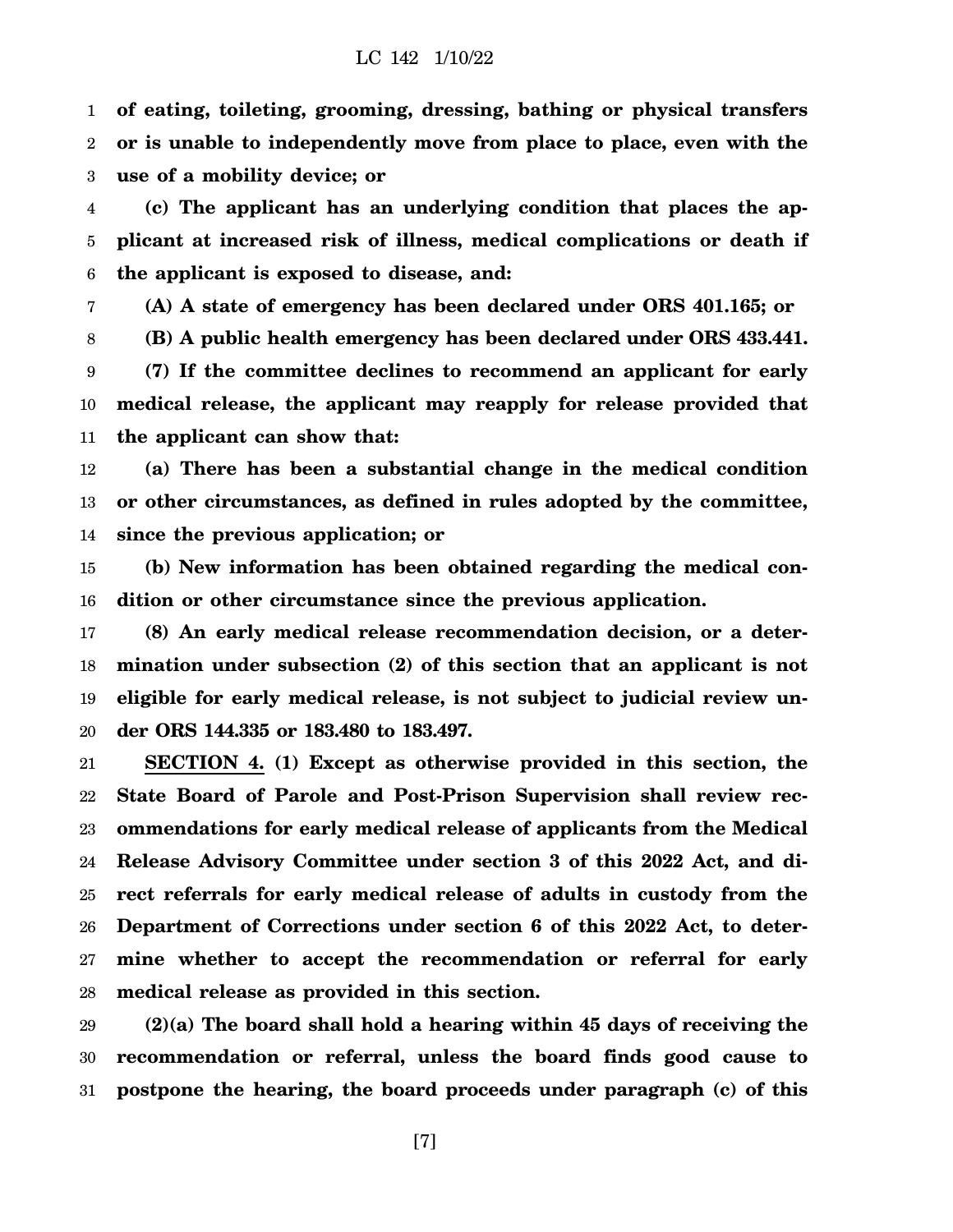1 2 **subsection or no hearing is required, as described in subsection (3) of this section.**

3 4 5 **(b) The board may require a psychological evaluation or risk assessment of an applicant before proceeding on a recommendation from the advisory committee.**

6 7 8 9 10 11 12 13 14 **(c) The board may accept a committee recommendation or a department referral without a hearing, and shall provide the decision in writing and promptly notify the applicant or referred adult in custody. (d) The board shall accept the committee recommendation or department referral, advance the release date and order the release of the applicant or referred adult in custody unless the board finds, by clear and convincing evidence, that the applicant or referred adult in custody poses a danger to the safety of another person or the public and the danger outweighs any compassionate reasons for the release.**

15 16 17 18 19 20 21 22 23 24 **(3) If the board determines that an applicant or referred adult in custody is serving one or more sentences that require the sentencing court to authorize early medical release, the board shall first conduct the hearing described in subsection (2) of this section for any sentences that the board determines do not require the sentencing court to authorize early medical release. After completing the board hearing, or if no board hearing is required, the board shall notify the applicant or referred adult in custody concerning the need to appear before the sentencing court, and shall provide the applicant or referred adult in custody with:**

25 26 27 **(a) A certified copy of any committee recommendation provided to the board under section 3 of this 2022 Act, or any direct referral provided to the board under section 6 of this 2022 Act;**

28 29 30 **(b) A certified copy of any board decision accepting or declining to accept an early medical release recommendation under subsection (2) of this section; and**

31 **(c) A statement identifying the sentences that the board has deter-**

[8]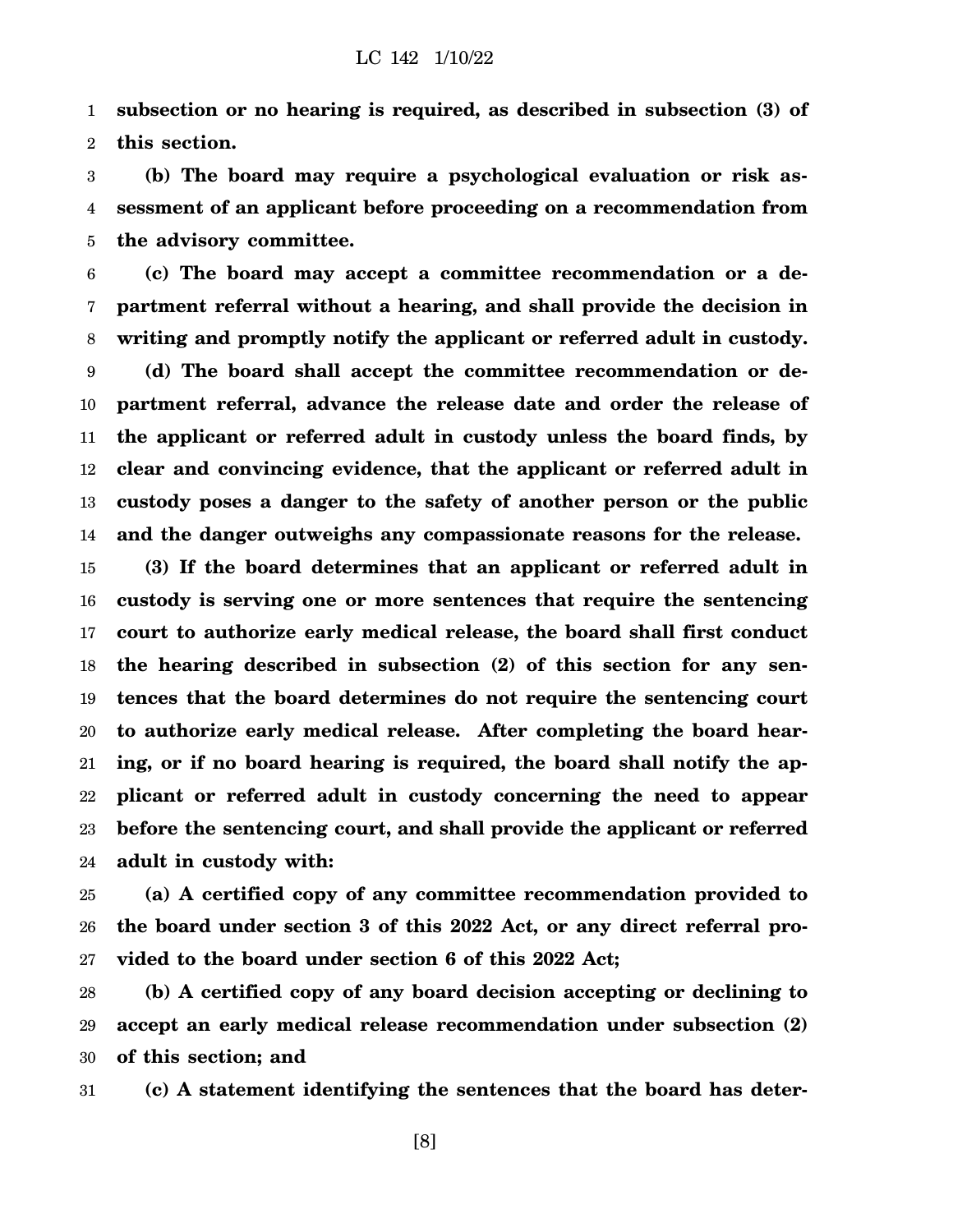1 **mined require the sentencing court to authorize early medical release.**

2 3 4 5 **(4) If a victim has requested notification of the release of the applicant or referred adult in custody, the board shall notify the victim immediately upon receiving a recommendation or referral under this section.**

6 7 8 **(5) A decision by the board to accept or not accept a recommendation or referral under this section is not subject to judicial review under ORS 144.335 or 183.480 to 183.497.**

9 10 11 12 13 14 15 16 17 18 19 20 21 22 **SECTION 5. (1) If an applicant under section 3 of this 2022 Act or adult in custody referred under section 6 of this 2022 Act receives notification from the Board of Parole and Post-Prison Supervision under section 4 (3) of this 2022 Act that the board has determined that the applicant or referred adult in custody is serving one or more sentences that require the sentencing court to authorize early medical release, the attorney for the applicant or referred adult in custody may file a motion for early medical release with the sentencing court. Copies of the documents described in section 4 (3) of this 2022 Act must be filed with the motion. The attorney shall serve a copy of the motion on the district attorney of the county in which the sentencing court is located. The district attorney shall make reasonable efforts to notify the victim or victims, if any, of the filing of the motion and the hearing described in subsection (2) of this section.**

23 24 25 26 **(2)(a) The court shall hold a hearing within 30 calendar days of the filing of a motion described in subsection (1) of this section, unless the court finds good cause to postpone the hearing or the court proceeds under paragraph (c) of this subsection.**

27 28 29 **(b) The court may require a psychological evaluation or risk assessment of the applicant or referred adult in custody before proceeding on a motion for early medical release under this section.**

30 31 **(c) The court may grant the motion and enter a supplemental judgment authorizing early medical release without a hearing upon**

[9]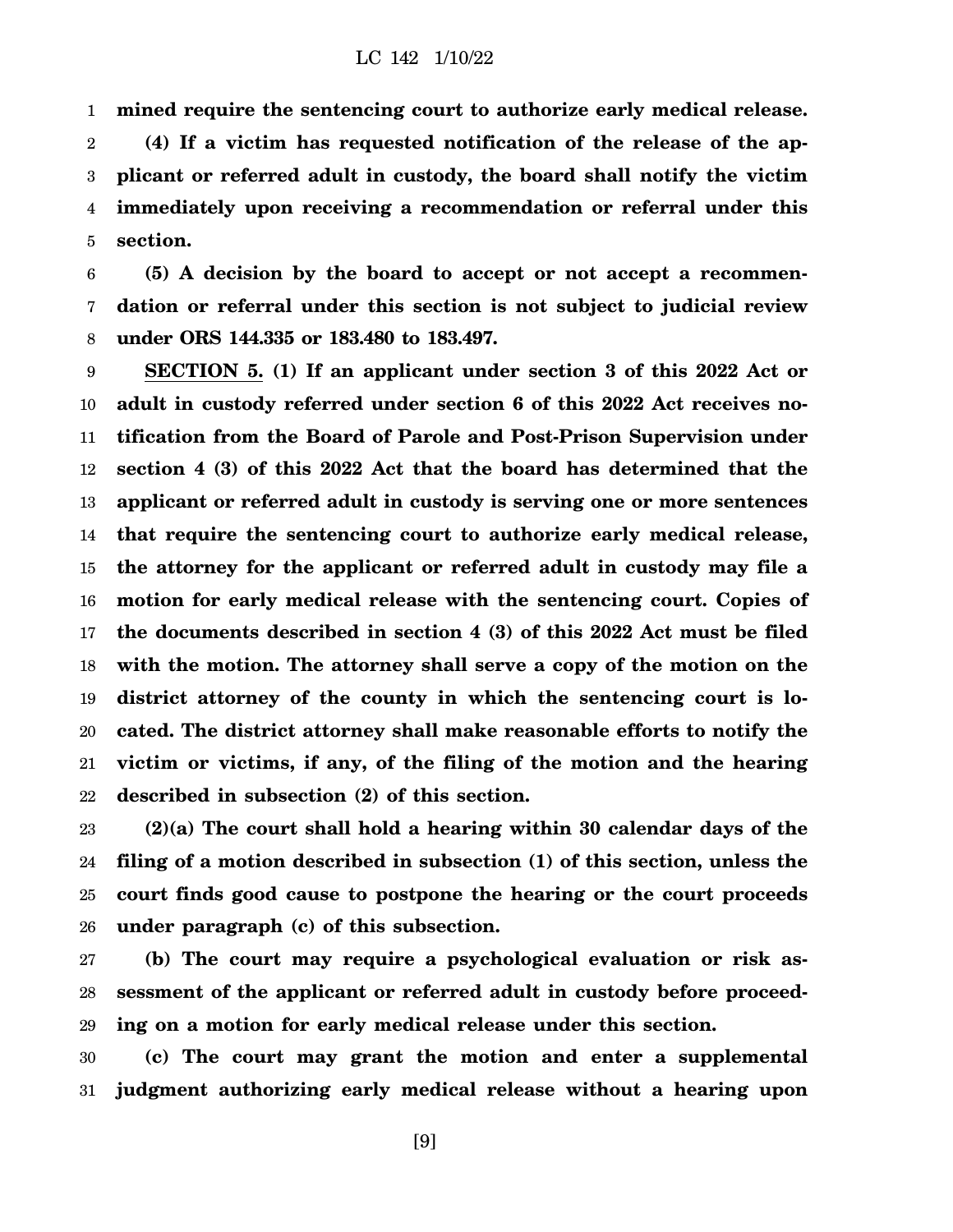1 **stipulation of the parties and agreement of the victim.**

2 3 4 5 **(d) If the victim is not present at the hearing, the court shall inquire of the district attorney whether the victim was notified of the hearing and whether the victim requested to be heard during the hearing.**

6 7 8 9 10 11 12 13 14 15 **(3)(a) The court shall grant the motion and authorize early medical release from custody if the court finds that the applicant or referred adult in custody meets one or more of the criteria described in section 3 (6) of this 2022 Act unless the court finds, by clear and convincing evidence, that the early medical release of the applicant or referred adult in custody would create a substantial threat to public safety in light of the circumstances of the applicant or referred adult in custody. The court shall give substantial weight to any recommendation of the Medical Release Advisory Committee when making a decision under this section.**

16 17 18 **(b) If the court grants the motion, the court shall enter a supplemental judgment authorizing early medical release from custody for the sentences previously imposed by the court.**

19 20 21 22 **(4) An applicant or referred adult in custody whose motion for resentencing is denied under this section may apply or reapply for early medical release provided that the applicant or referred adult in custody can show that:**

23 24 25 **(a) There has been a substantial change in the medical condition or other circumstances, as defined in rules adopted by the committee, since the previous application; or**

26 27 **(b) New information has been obtained regarding the medical condition or other circumstance since the previous application.**

28 29 **(5)(a) The grant or denial by the court of a motion for resentencing under this section is not appealable.**

30 31 **(b) Notwithstanding ORS 138.035 and 138.045, a supplemental judgment entered under this section is not appealable and does not grant**

[10]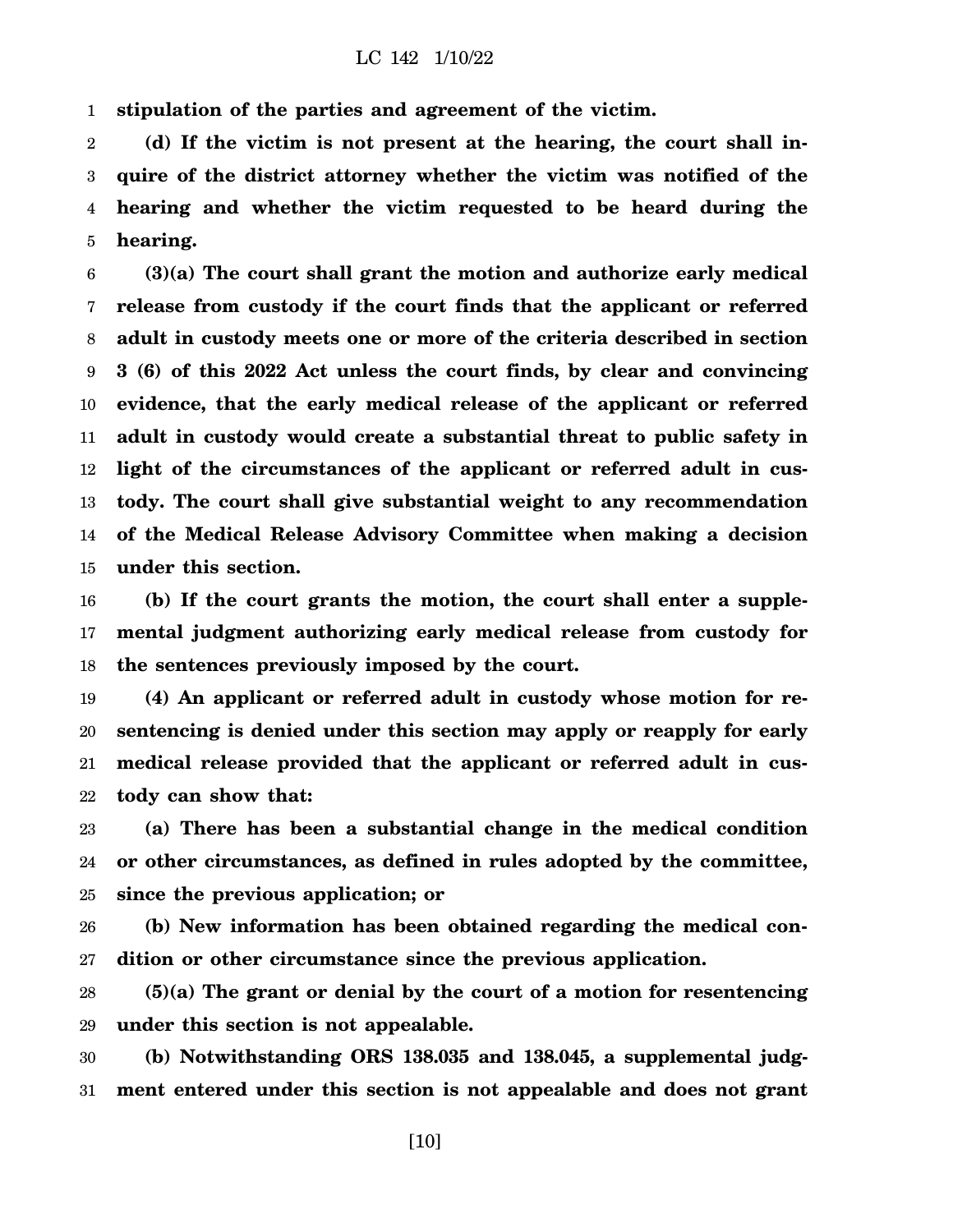1 2 **or extend any right to appellate or collateral review of any decision or judgment previously entered in the case.**

3 4 5 6 **SECTION 6. (1) The Department of Corrections shall ensure that the process for obtaining release under sections 1 to 7 of this 2022 Act is explained on the website of the department and in any handbook provided to adults in custody.**

7 8 9 **(2) The department shall ensure that application forms for obtaining release under sections 1 to 7 of this 2022 Act are made available for all adults in custody in department facilities.**

10 11 12 13 14 15 16 17 **(3) The department, in its discretion, may directly refer an adult in custody to the Board of Parole and Post-Prison Supervision for early medical release if the department determines that an adult in custody meets one of the criteria described in section 3 (6) of this 2022 Act. When determining whether to refer an adult in custody under this subsection, the department shall give priority to those adults in custody with a terminal illness with a prognosis of 12 months or less to live.**

18 19 20 21 22 **(4) The department, after receiving an order or a supplemental judgment authorizing early medical release under section 4 or 5 of this 2022 Act, shall assist the applicant or referred adult in custody with reentry into the community and shall process the applicant's or referred adult in custody's release within a reasonable amount of time.**

23 24 25 26 **SECTION 7. (1) The Medical Release Advisory Committee, in collaboration with the State Board of Parole and Post-Prison Supervision, shall track the following data on early medical release under sections 1 to 7 of this 2022 Act:**

27 28 **(a) The number of applications each year for release under sections 1 to 7 of this 2022 Act.**

29 30 31 **(b) The number of applications that resulted in a recommendation by the committee for release, the number that did not result in a recommendation for release and the reasons for each decision.**

[11]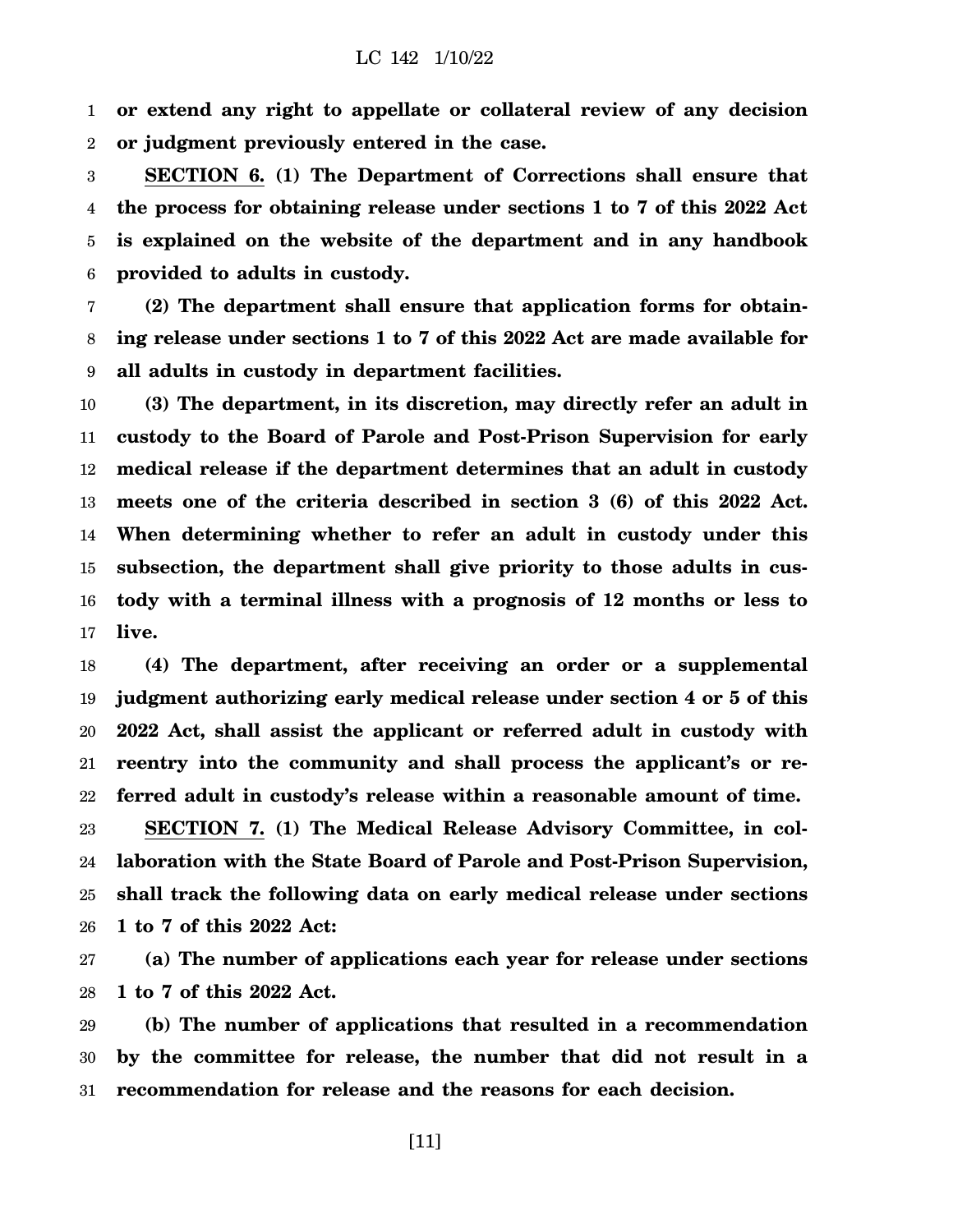1 2 3 4 **(c) The number of applicants recommended by the committee for release that were released by the board, not released by the board, resentenced by the court and not resentenced by the court, and the reasons for each disposition.**

5 **(d) The number of applicants who reapplied for release.**

6 7 **(e) Demographic data for each of the applicants, organized by disposition.**

8 9 10 11 12 **(2) No later than December 31 each year, the board shall prepare a report containing the data described in subsection (1) of this section from the preceding year and provide a copy of the report to the committees of the Legislative Assembly related to the judiciary in the manner provided in ORS 192.245.**

13 **SECTION 8.** ORS 144.750 is amended to read:

14 15 16 144.750. (1) To accord crime victims due dignity and respect, a victim of a crime that is the subject of a proceeding conducted by the State Board of Parole and Post-Prison Supervision has the following rights:

17 18 (a) The right to be reasonably protected from the offender during the proceeding;

19 20 21 (b) The right to attend the proceeding in person or, at the discretion of the victim and with advance notice to the board, to attend the proceeding by alternative means; and

22 23 24 (c) The right to request the district attorney of the county in which the offender was convicted, in the discretion of the district attorney, to participate in the proceeding.

25 26 27 28 29 30 (2)(a) The board must make a reasonable effort to notify the district attorney of the county in which the offender was convicted and the victim, if the victim requests to be notified and furnishes the board a current address, of any hearing conducted by the board. The board shall send written notice to the current addresses of the district attorney and the victim no later than 30 days before the hearing.

31 (b) The victim, personally or by counsel, and the district attorney of the

[12]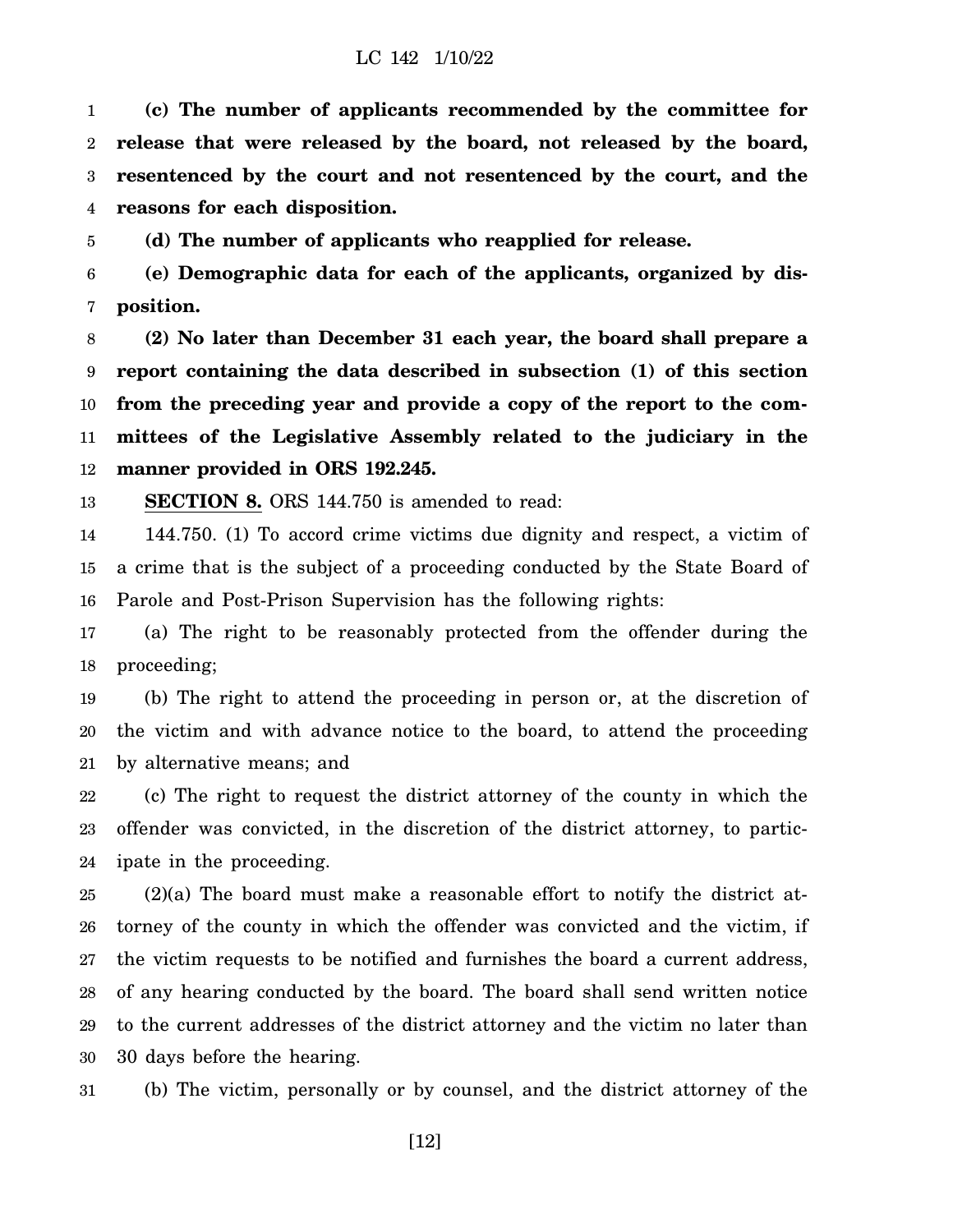1 2 3 4 county in which the offender was convicted have the right to appear at a hearing conducted by the board and may submit written and oral statements adequately and reasonably expressing any views concerning the crime and the offender.

5 6 7 8 9 10 11 (c) The victim, personally or by counsel, and the district attorney of the county in which the offender was convicted shall be given access to the information that the board will rely upon in the hearing. The victim and the district attorney shall be given adequate time to rebut the information. The victim or the district attorney may request that the board, in the discretion of the board, obtain and consider additional records, evaluations or other documents.

12 13 14 15 16 (3) The board must make a reasonable effort to notify the victim, if the victim requests to be notified and furnishes the board with a current address, of any hearing or administrative decision making process resetting or advancing a release date pursuant to ORS 144.122 or 144.126 **or sections 1 to 7 of this 2022 Act**.

17 18 19 20 21 (4)(a) A supervisory authority must make a reasonable effort to notify the victim, if the victim requests to be notified and furnishes the supervisory authority a current address, of any contested hearing conducted by the supervisory authority. The supervisory authority shall send written notice to the current address of the victim as soon as practicable.

22 23 24 25 (b) The victim, personally or by counsel, has the right to appear at a contested hearing conducted by the supervisory authority and may submit written and oral statements adequately and reasonably expressing any views concerning the crime and the offender.

26 27 28 29 30 31 (c) The victim, personally or by counsel, shall be given access to information that the supervisory authority will rely upon in the contested hearing. The victim shall be given adequate time to rebut the information. The victim may request that the supervisory authority, in the discretion of the supervisory authority, obtain and consider additional records, evaluations or other documents.

[13]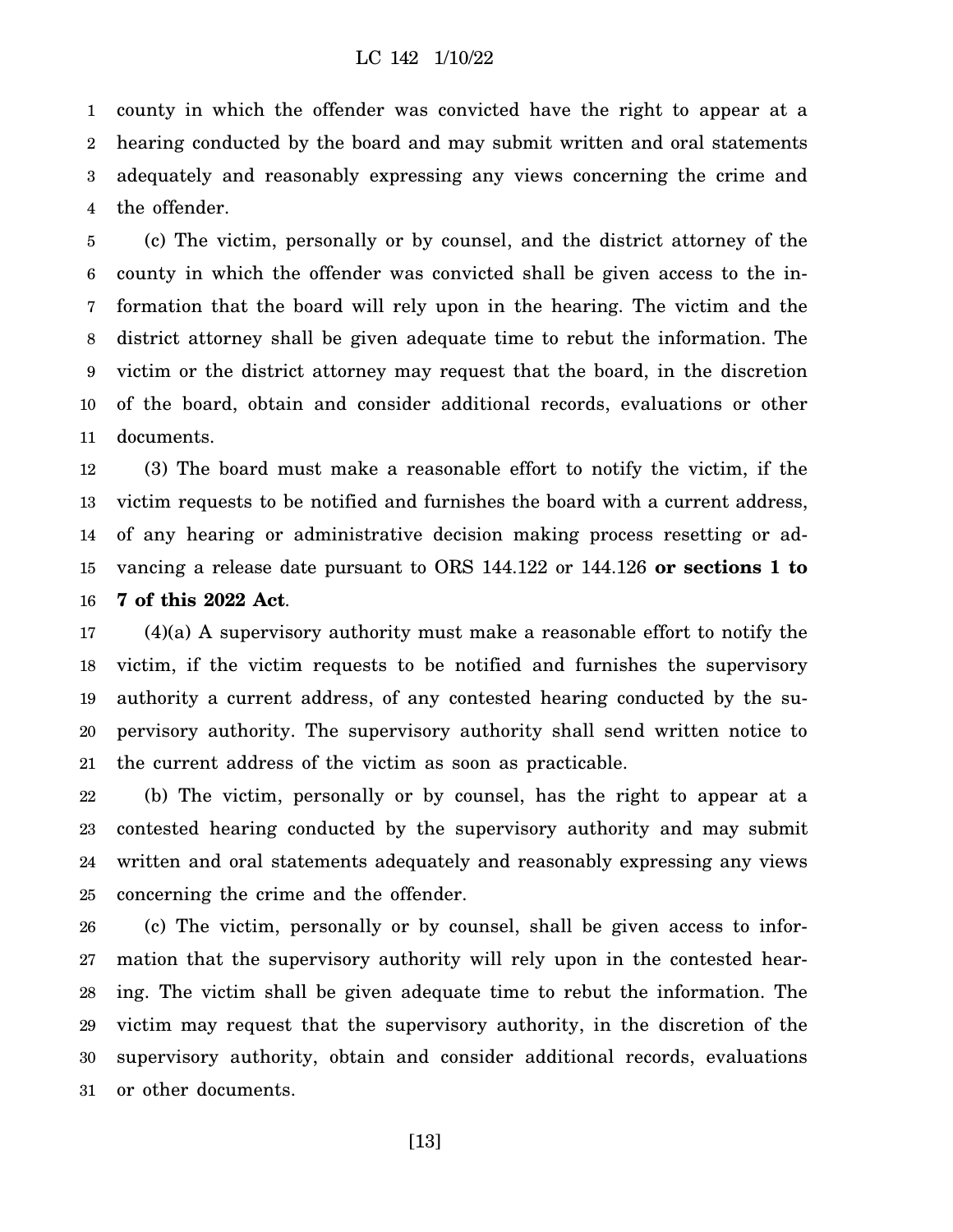1 2 (5) For purposes of this section, the victim may appear personally through the victim's next of kin or a representative selected by the victim.

#### 3 **SECTION 9.** ORS 144.122 is amended to read:

4 5 6 7 8 9 10 11 12 144.122. (1) After the initial parole release date has been set under ORS 144.120 and after a minimum period of time established by the State Board of Parole and Post-Prison Supervision under subsection (2)(a) of this section, [*the prisoner*] **an adult in custody** may request that the parole release date be reset to an earlier date. The board may grant the request upon a determination by the board that continued incarceration is cruel and inhumane and that resetting the release date to an earlier date is not incompatible with the best interests of the [*prisoner*] **adult in custody** and society and that the [*prisoner*] **adult in custody**:

13 14 (a) Has demonstrated an extended course of conduct indicating outstanding reformation;

15 16 17 18 (b) Suffers from a severe medical condition including terminal illness; or (c) Is elderly and is permanently incapacitated in such a manner that the [*prisoner*] **adult in custody** is unable to move from place to place without the assistance of another person.

19 20 (2) The Advisory Commission on Prison Terms and Parole Standards may propose to the board and the board shall adopt rules:

21 22 23 (a) Establishing minimum periods of time to be served by [*prisoners*] **adults in custody** before application may be made for a reset of release date under subsection (1) of this section;

24 25 (b) Detailing the criteria set forth under subsection (1) of this section for the resetting of a parole release date; and

26 27 28 (c) Establishing criteria for parole release plans for [*prisoners*] **adults in custody** released under this section that, at a minimum, must ensure appropriate supervision and services for the person released.

29 30 (3) The provisions of subsection (1)(b) of this section apply to [*prisoners*] **adults in custody** sentenced in accordance with ORS 161.610.

31 (4) The provisions of this section do not apply to [*prisoners*] **adults in**

[14]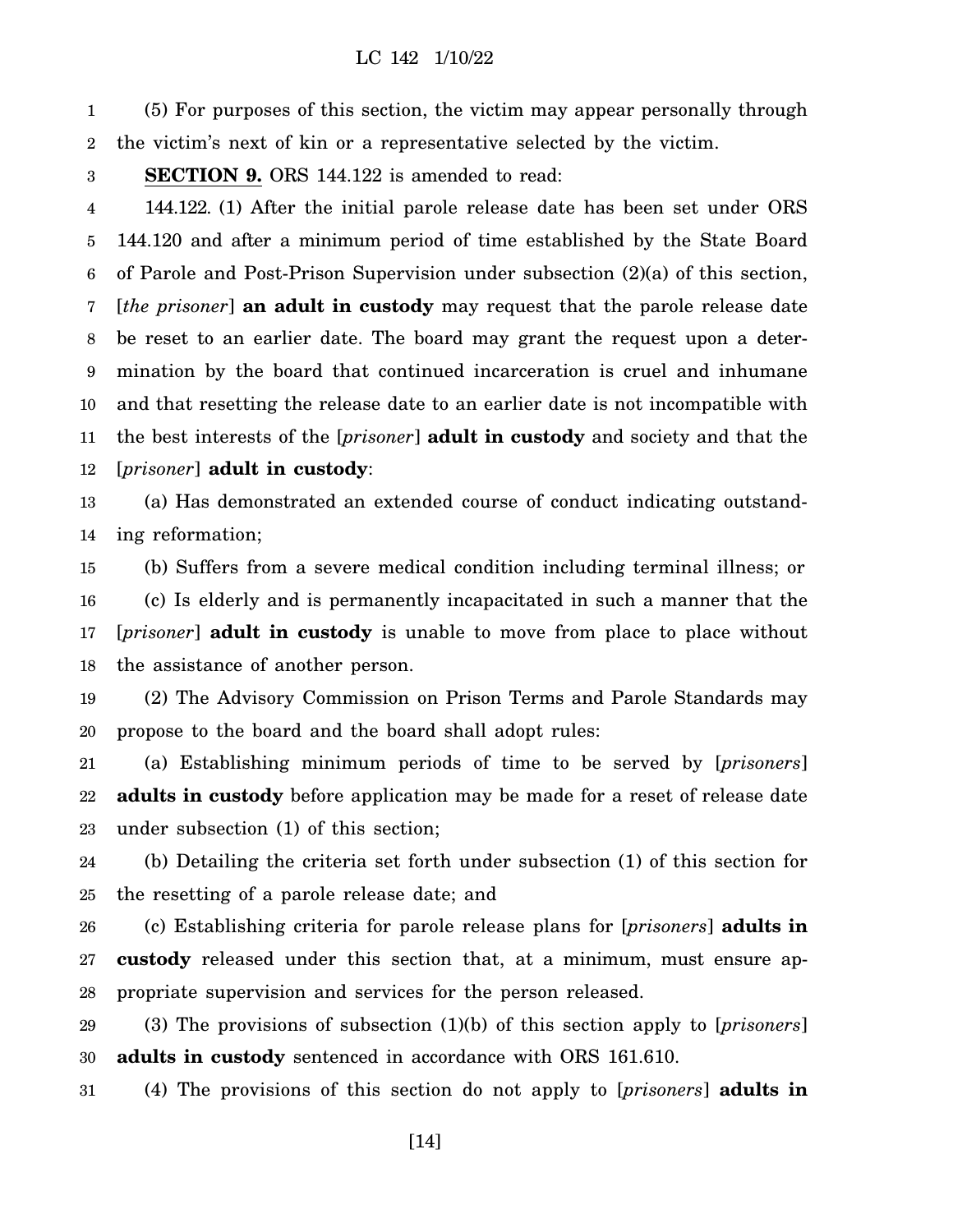1 2 **custody** sentenced to life imprisonment without the possibility of release or parole under ORS 138.052 or 163.150.

3 4 5 6 (5) If the victim has requested notification of the release of the [*prisoner*] **adult in custody**, the board shall notify the victim as described in ORS 144.750 (3) prior to any hearing or administrative decision under this section.

7 8 **(6) As used in this section, "adult in custody" has the meaning given that term in section 1 of this 2022 Act.**

9 **SECTION 10.** ORS 144.126 is amended to read:

10 11 12 13 14 15 16 17 144.126. (1) The State Board of Parole and Post-Prison Supervision may advance the release date of [*a prisoner*] **an adult in custody** who was sentenced in accordance with rules of the Oregon Criminal Justice Commission or ORS 161.610. The release date may be advanced if the board determines that continued incarceration is cruel and inhumane and that advancing the release date of the [*prisoner*] **adult in custody** is not incompatible with the best interests of the [*prisoner*] **adult in custody** and society and that the [*prisoner*] **adult in custody** is:

18 19 (a) Suffering from a severe medical condition including terminal illness; or

20 21 22 (b) Elderly and permanently incapacitated in such a manner that the [*prisoner*] **adult in custody** is unable to move from place to place without the assistance of another person.

23 24 25 26 (2) The board shall adopt rules establishing criteria for release plans for [*prisoners*] **adults in custody** released under this section that, at a minimum, must insure appropriate supervision and services for the person released.

27 28 29 (3) The provisions of this section do not apply to [*prisoners*] **adults in custody** sentenced to life imprisonment without the possibility of release or parole under ORS 138.052 or 163.150.

30 31 (4) If the victim has requested notification of the release of the [*prisoner*] **adult in custody**, the board shall notify the victim as described

[15]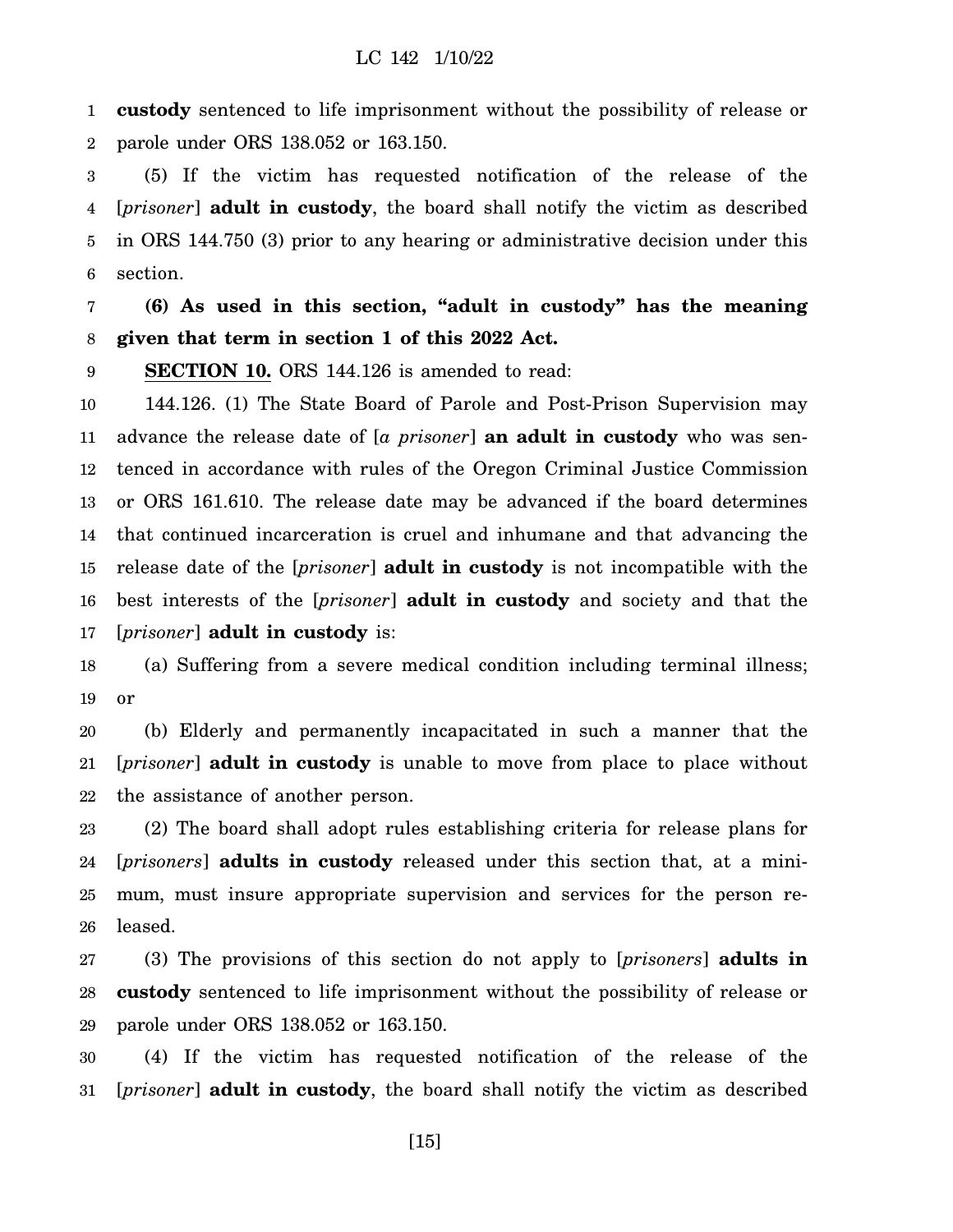1 2 in ORS 144.750 (3) prior to any hearing or administrative decision under this section.

3 4 **(5) As used in this section, "adult in custody" has the meaning given that term in section 1 of this 2022 Act.**

5 **SECTION 11.** ORS 135.418 is amended to read:

6 7 135.418. (1) A prosecuting attorney may not condition a defendant's plea offer on:

8 (a) The defendant's waiver of:

9 (A) The disclosure obligation of ORS 135.815 (1)(g).

10 11 12 (B) The ability to receive the audio recording of grand jury proceedings as permitted under ORS 132.270, if the indictment has been indorsed "a true bill."

13 (C) Eligibility for transitional leave under ORS 421.168.

14 15 (D) Eligibility for a reduction in the term of incarceration under ORS 421.120 or 421.121.

16 17 18 19 20 (E) Eligibility for any reduction in sentence, leave or release from custody or any other program for which the executing or releasing authority may consider the defendant, including programs for which the executing or releasing authority determines eligibility and programs for which consideration must be ordered by the sentencing court under ORS 137.750.

21 (F) The ability to set aside the conviction under ORS 137.225.

22 23 **(G) Eligibility for early medical release from custody under sections 1 to 7 of this 2022 Act.**

24 25 (b) A requirement that the defendant or the defense attorney stipulate to the unconstitutionality of an existing law.

26 27 (2)(a) A plea agreement may not contain a provision prohibited by subsection (1) of this section.

28 29 30 31 (b) A prohibited provision described in subsection (1) of this section in a plea agreement is contrary to public policy and is void and unenforceable. (3) As used in this section, "executing or releasing authority" has the meaning given that term in ORS 137.750.

[16]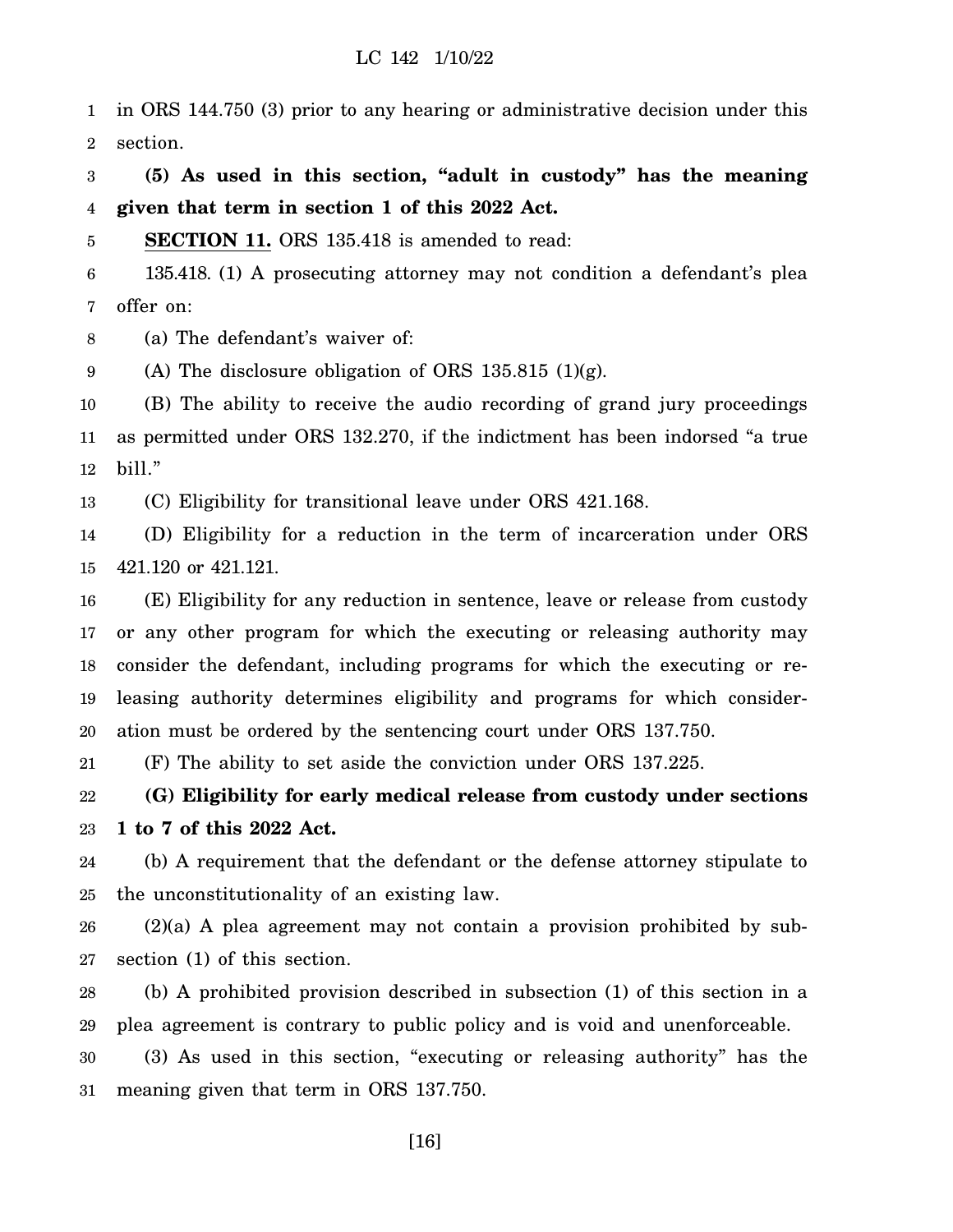1 **SECTION 12.** Section 1 of this 2022 Act is amended to read:

2 3 4 **Sec. 1.** (1) Except as provided in subsection (2) of this section, an adult in custody may apply for early medical release from custody under sections 1 to 7 of this 2022 Act.

5 6 7 8 9 (2) An adult in custody who is serving a sentence required by ORS 137.635, 137.690, [*137.700, 137.707,*] 164.061, 475.907, 475.925, 475.930 or 813.011, or serving a sentence of life imprisonment without the possibility of release or parole under ORS 138.052 or 163.150, is not eligible to apply for early medical release under sections 1 to 7 of this 2022 Act.

10 11 12 (3) As used in sections 1 to 7 of this 2022 Act, "adult in custody" means a person who is committed to the legal and physical custody of the Department of Corrections by a sentencing court under ORS 137.124 or 137.707.

13 **SECTION 13.** Section 3 of this 2022 Act is amended to read:

14 15 16 17 **Sec. 3.** (1) An adult in custody who is eligible to apply for early medical release from custody under section 1 of this 2022 Act may submit an application for early release to the Medical Release Advisory Committee established under section 2 of this 2022 Act.

18 19 (2)(a) After receipt of the application, a panel of the committee shall determine whether the application is complete.

20 21 22 23 (b) If the application is complete, the panel shall notify the applicant that the application has been accepted and shall forward the application to the full committee for consideration. The notice to the applicant must include the date on which the application was determined to be complete.

24 25 26 27 (c) If the application is incomplete, the panel shall promptly notify the applicant concerning what additional information is needed to review the application, including necessary medical records, and allow the applicant an opportunity to provide the additional information.

28 29 30 (d) If the panel determines that an applicant is not eligible for early medical release under section 1 of this 2022 Act, the panel shall notify the applicant and cease any further review of the application.

31 (e) Upon acceptance of an application to be considered by the committee,

[17]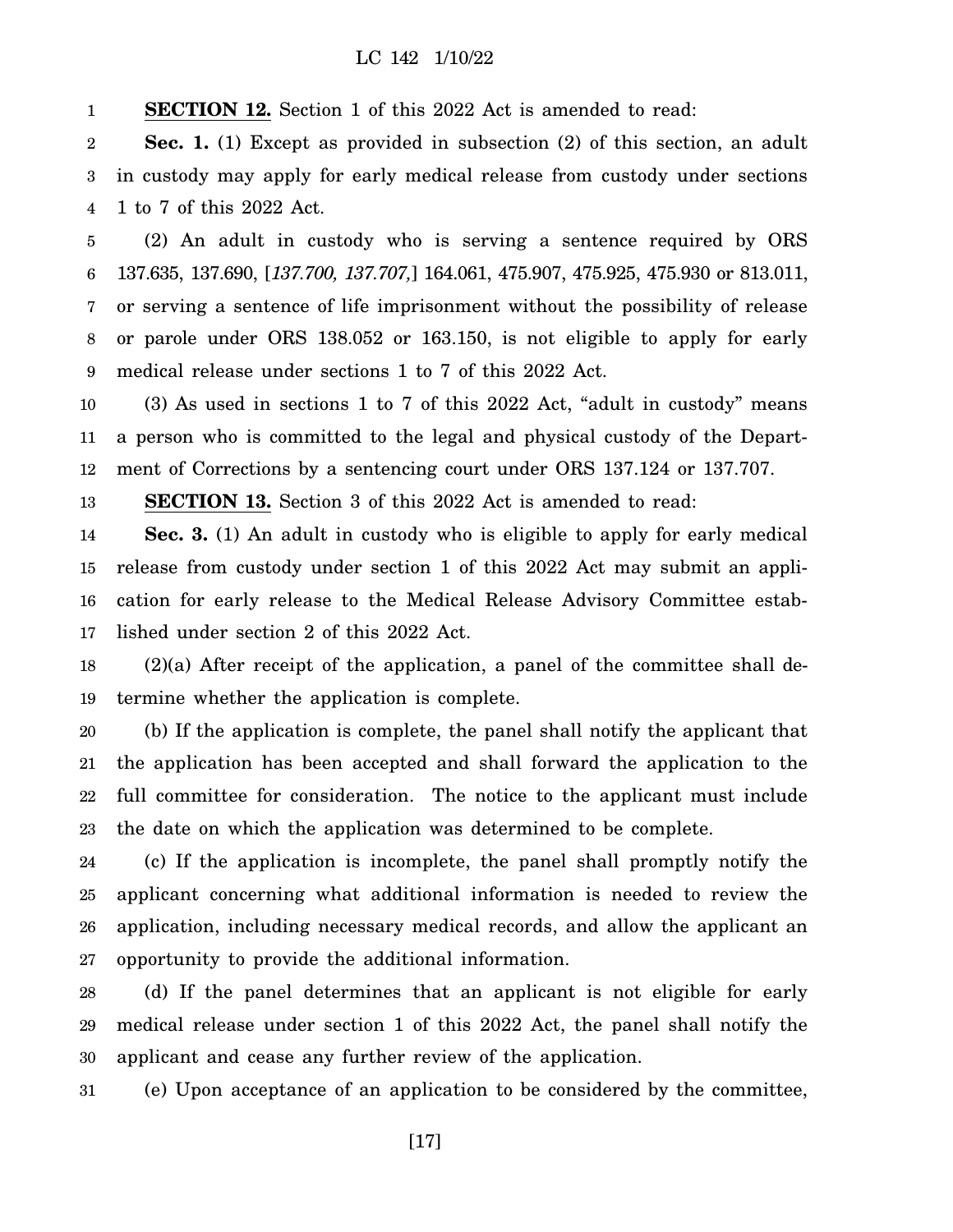1 2 3 4 the committee shall assign a release navigator to assist the applicant with reentry planning and ensuring continuity of care in the community. The release navigator shall assist the applicant with planning for obtaining housing and medical care in the community.

5 6 7 8 (3)(a) Except as provided in paragraphs (b) and (c) of this subsection, the committee shall make a recommendation decision on a regular application within 45 calendar days, and a recommendation decision on an expedited application within 14 calendar days.

9 10 11 (b) The committee may, for good cause, make a decision on an application up to 14 days after the time requirements described in paragraph (a) of this subsection.

12 13 14 (c) Upon the request of an applicant, the time requirements described in paragraph (a) of this subsection are tolled until the applicant subsequently requests that the panel proceed with considering the application.

15 16 17 18 19 20 21 22 23 24 25 26 (4)(a) The committee shall review each application to determine whether the applicant meets one or more of the criteria described in subsection (6) of this section. The committee will evaluate the application and the criteria by assessing considerations including, but not limited to, the balance between time the applicant has left to serve, the quality of life living with the medical condition and whether continued care in a custodial setting is no longer appropriate. If the committee determines, by a vote of the majority of the committee, that the applicant meets one or more of the criteria described in subsection (6) of this section, the committee shall recommend early release of the applicant from custody based on medical need and compassion. (b) A committee member may consult with an outside expert or specialist concerning an application under consideration before the panel.

27 28 29 (c) The committee shall make a written recommendation decision, including written findings, when recommending or declining to recommend release.

30 31 [*(d) Each month, the committee shall review no more than five applications to decide whether to recommend early medical release. The committee shall*

[18]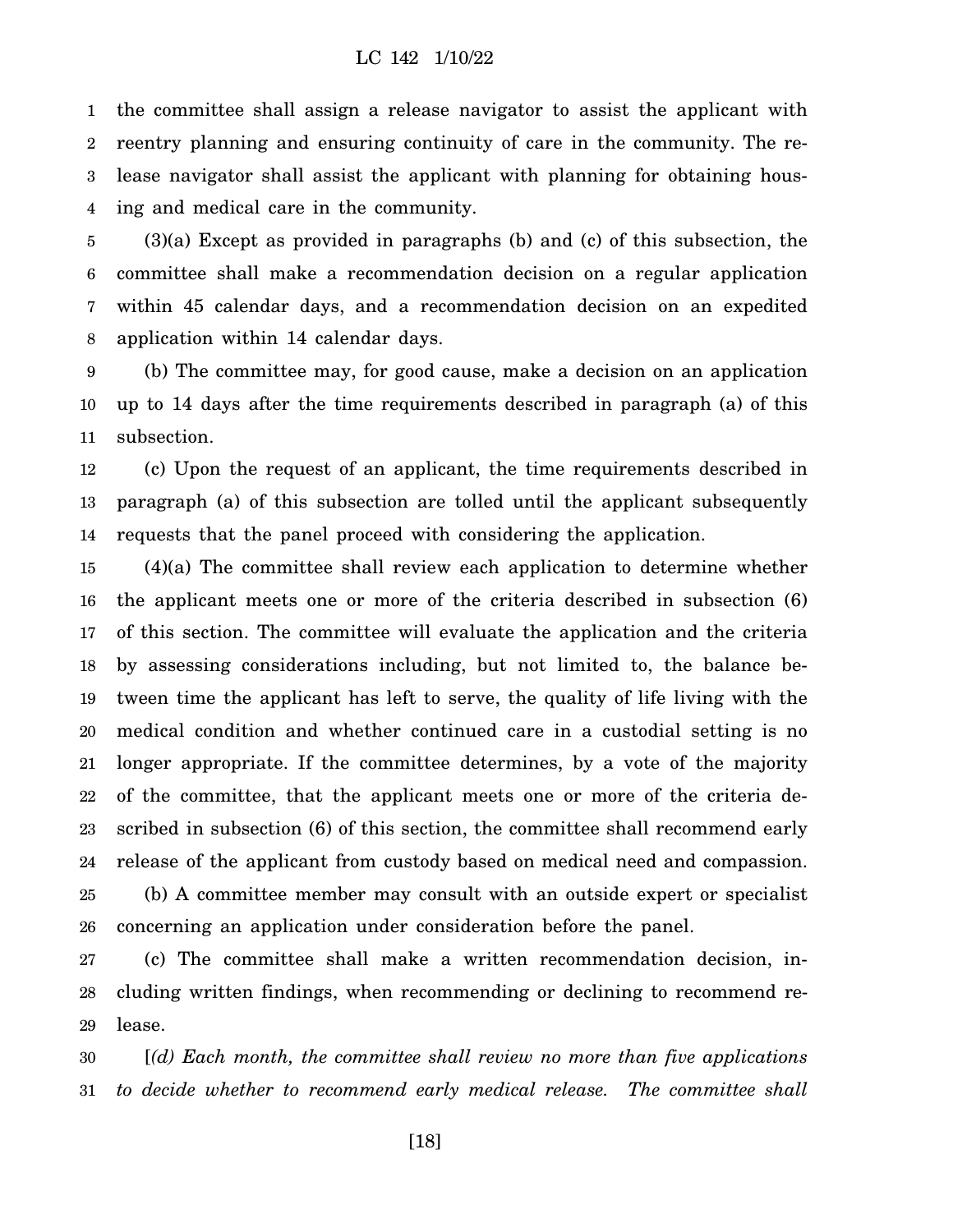1 2 3 4 *give priority to applications based on the applicant's having a terminal illness with a prognosis of 12 months or less to live, but shall otherwise consider applications in the order in which the panel accepted the applications as complete under subsection (2) of this section.*]

5 6 7 8 9 10 11 [*(e) The limit on applications considered by the committee described in paragraph (d) of this subsection may be exceeded during any month that a state of emergency has been declared under ORS 401.165 or is ongoing, or a public health emergency has been declared under ORS 433.441 or is ongoing, but the committee shall continue to prioritize the consideration of applications based on the applicant's having a terminal illness with a prognosis of 12 months or less to live.*]

12 13 (5)**(a)** If committee recommends release under subsection (4) of this section:

14 15 16 17 18 19 20 21  $[(a)]$  (A) Pursuant to ORS 151.216 and 151.219, the Public Defense Services Commission shall provide for the representation of financially eligible applicants at all subsequent proceedings, including hearings before the State Board of Parole and Post-Prison Supervision under section 4 of this 2022 Act and before the court on motions for resentencing under section 5 of this 2022 Act. If the commission determines that the applicant is not financially eligible for appointed counsel at state expense, the applicant may request review of the determination as provided in ORS 144.337.

22 23 24 25 [*(b)*] **(B)** The release navigator assigned by the committee may coordinate with the Department of Corrections or any other outside agency or organization in order to continue to assist the applicant with reentry planning and ensuring continuity of care in the community.

26 27 [*(c)*] **(C)** The committee shall submit the application and recommendation to the board for review as provided under section 4 of this 2022 Act.

28 29 30 31 **(b) Notwithstanding paragraph (a) of this subsection, if the committee recommends release but the applicant is serving a sentence required by ORS 137.700 or 137.707, the committee shall provide the applicant with a certified copy of the release recommendation but shall**

[19]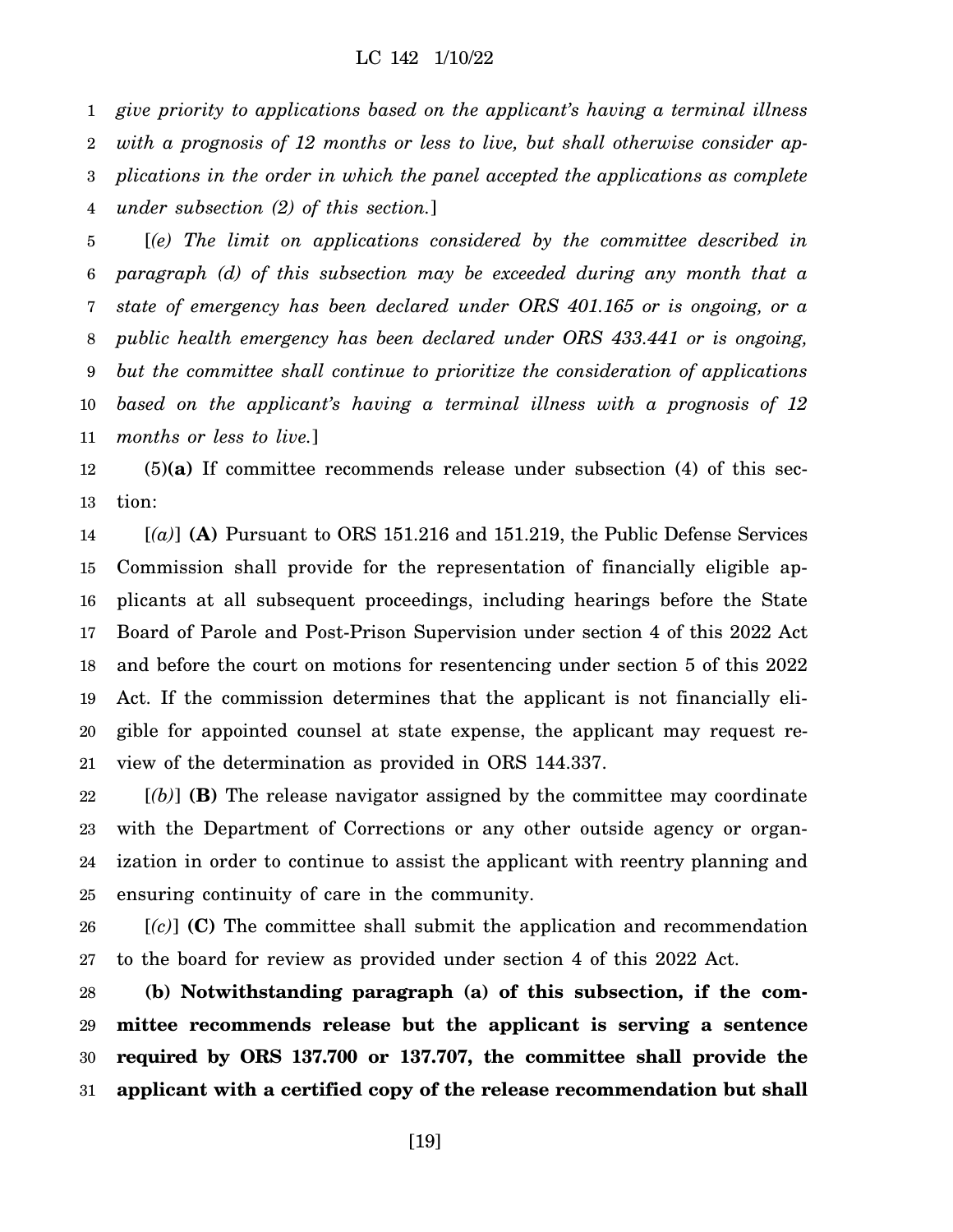1 2 **not submit the application and recommendation to the board for review.**

3 4 5 (6) An applicant may be recommended for early medical release if the applicant meets one or more of the following criteria, as further defined in the rules of the committee:

6 7 (a) The applicant has a terminal illness with a prognosis of 12 months or less to live;

8 9 10 11 (b) The applicant is unable to independently complete the activities of eating, toileting, grooming, dressing, bathing or physical transfers or is unable to independently move from place to place, even with the use of a mobility device; [*or*]

12 13 14 (c) The applicant has an underlying condition that places the applicant at increased risk of illness, medical complications or death if the applicant is exposed to disease, and:

15 (A) A state of emergency has been declared under ORS 401.165; or

16 17 (B) A public health emergency has been declared under ORS 433.441[*.*]**; or**

18 19 20 **(d) The applicant has a debilitating or progressively debilitating medical condition, including but not limited to an injury, illness, disease, physiological or psychological condition or disorder that:**

21 **(A) Poses an immediate risk to the applicant's health or life;**

22 23 **(B) Requires complex medical intervention or intensive, high needs or specialized care; or**

24 **(C) Is otherwise described in the rules of the committee.**

25 26 27 (7) If the committee declines to recommend an applicant for early medical release, the applicant may reapply for release provided that the applicant can show that:

28 29 30 (a) There has been a substantial change in the medical condition or other circumstances, as defined in rules adopted by the committee, since the previous application; or

31 (b) New information has been obtained regarding the medical condition

[20]